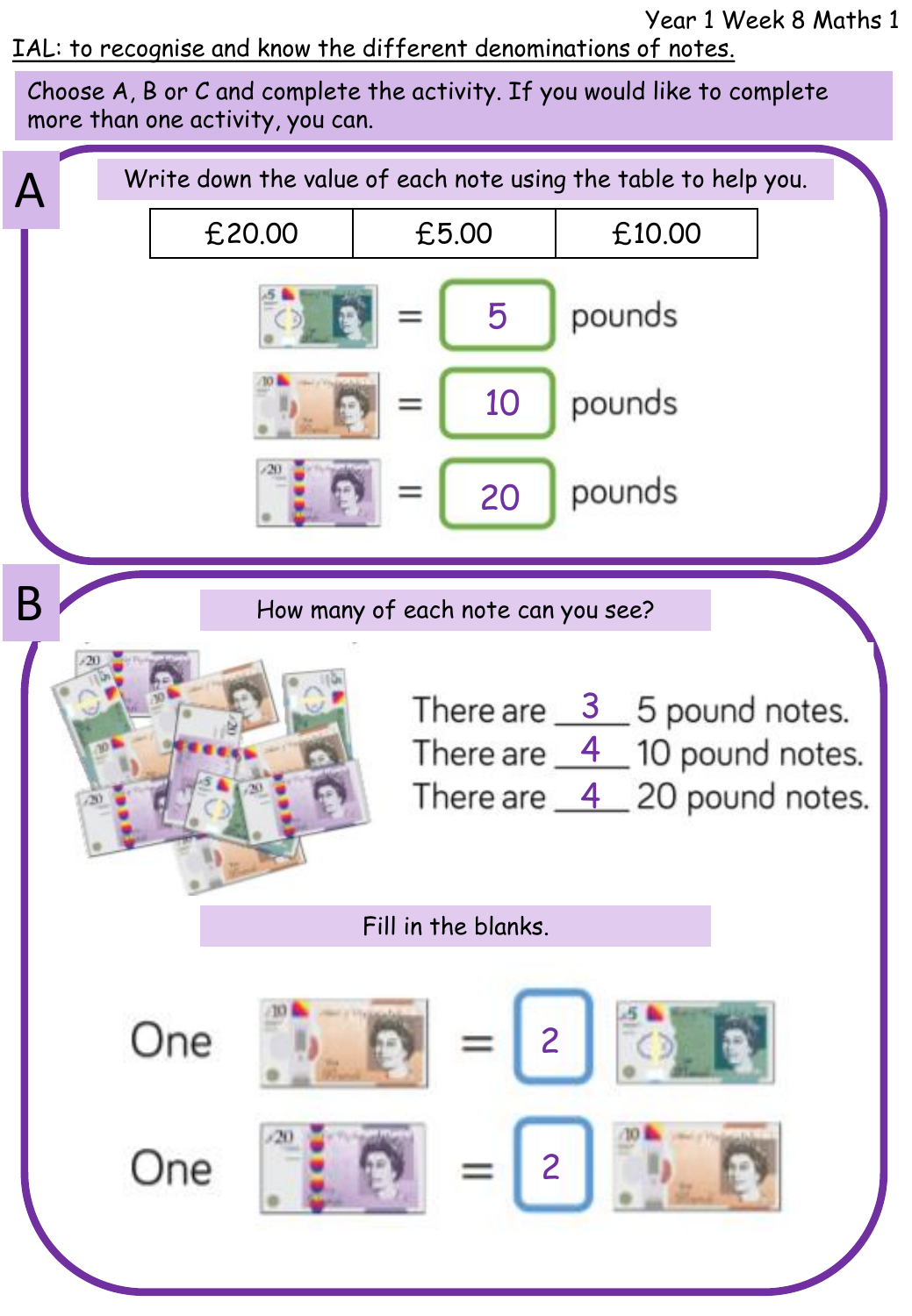

<https://natwest.mymoneysense.com/students/students-5-8/the-change-game/>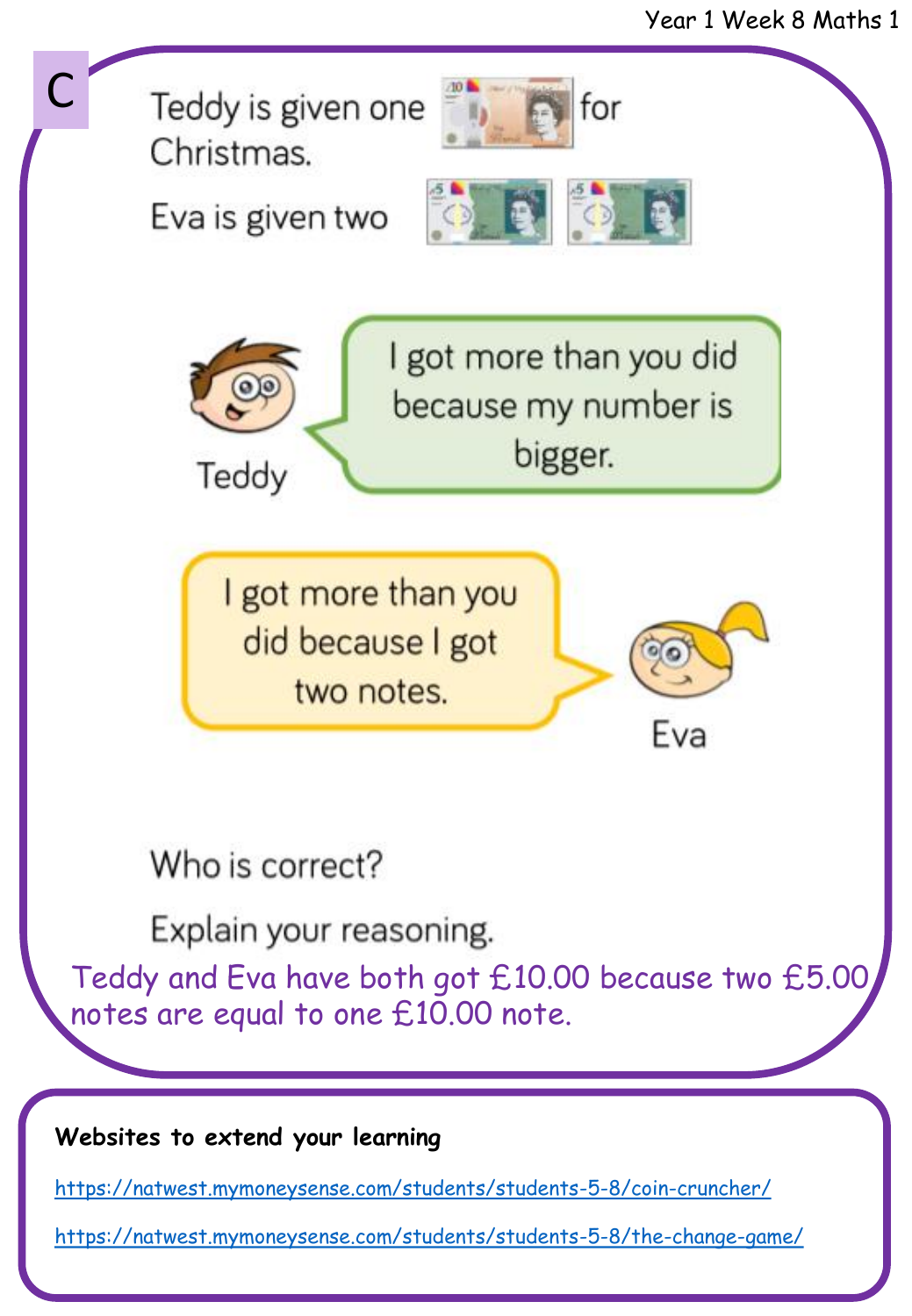Year 1 Week 8 Maths 2 IAL: to recognise and know the different denominations of coins and notes.

Choose A, B or C and complete the activity. If you would like to complete more than one activity, you can.

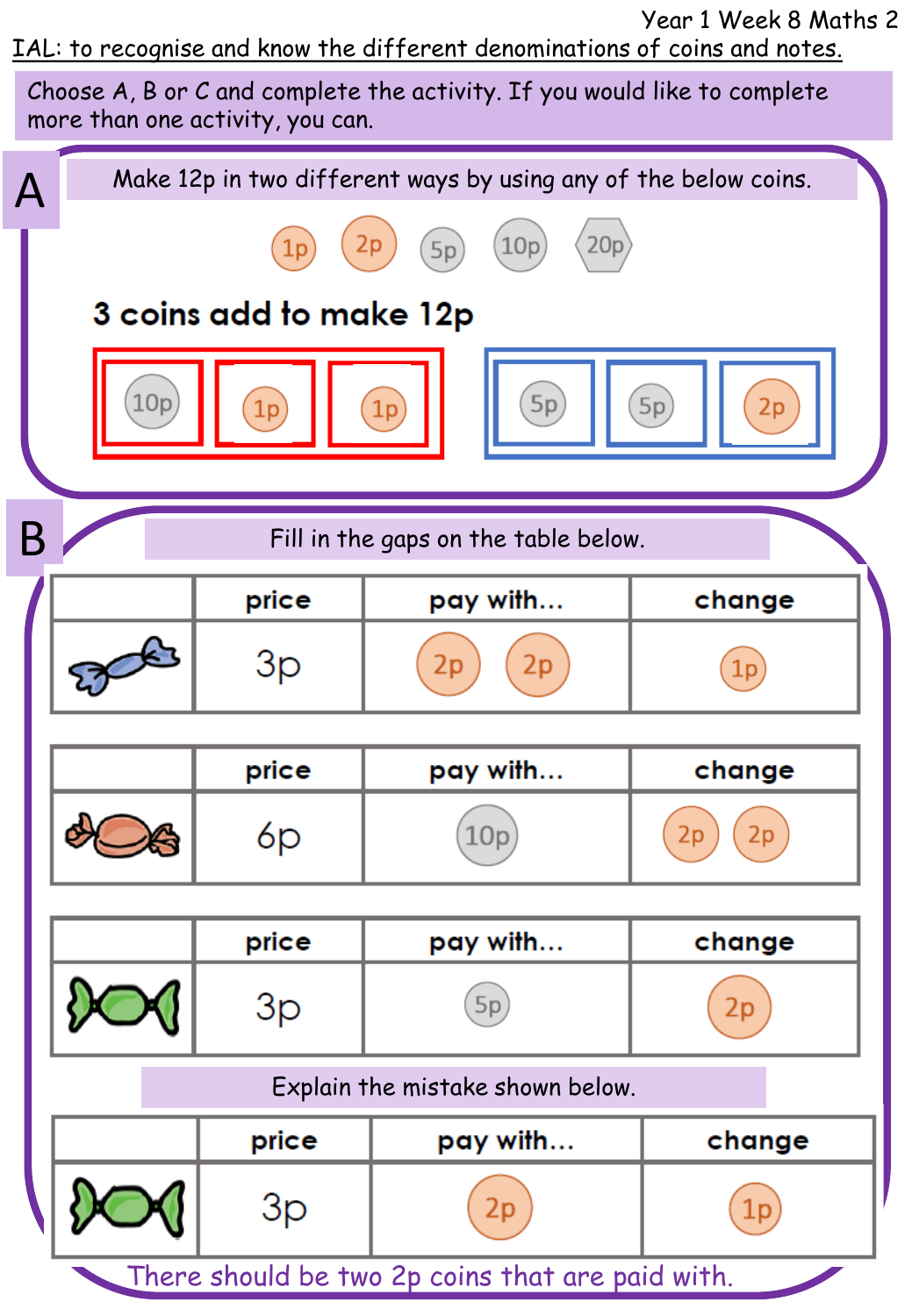

Money in notes and coins can be the same value. For example, £20.00 can be made from 20 one pound coins.